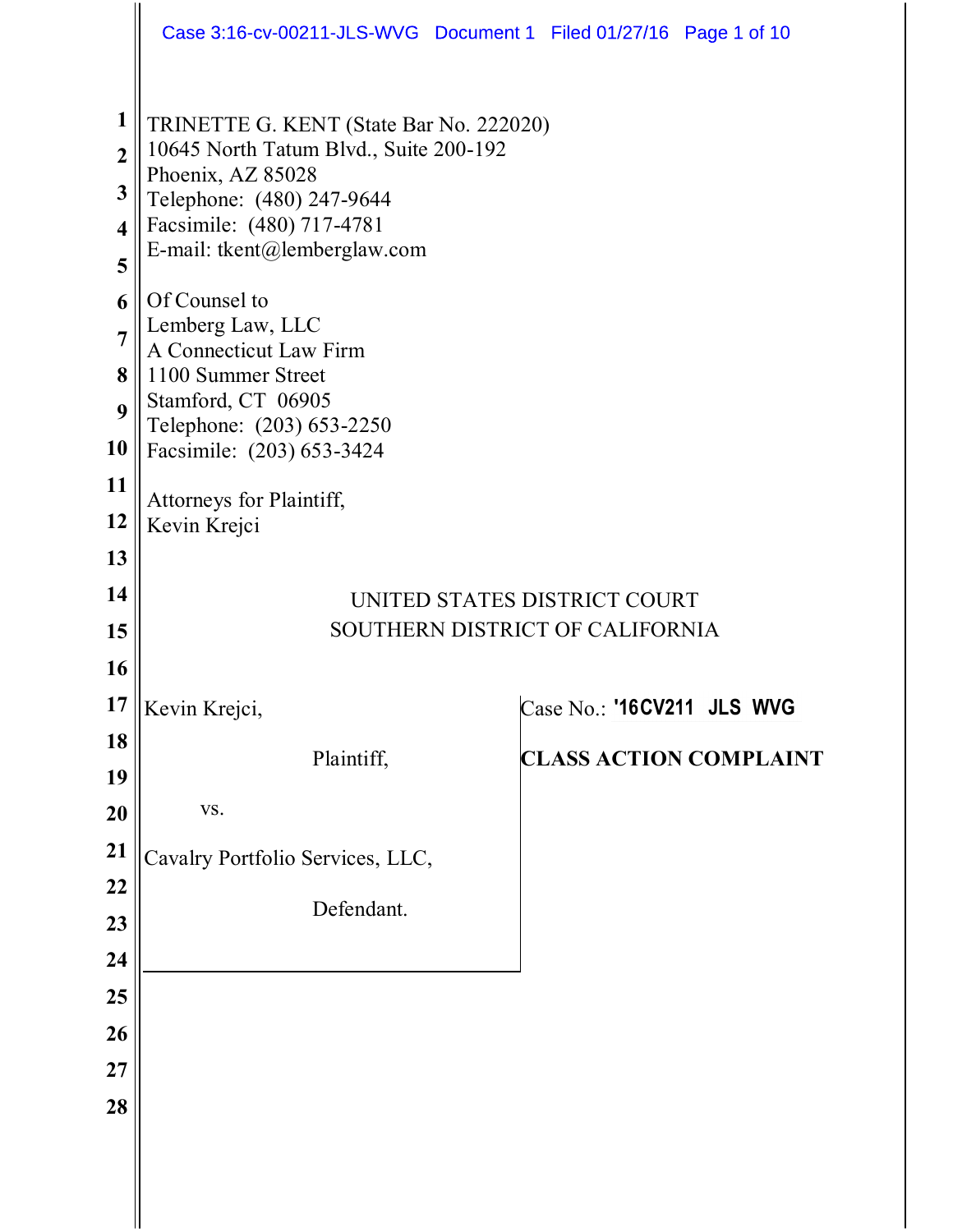1 | Plaintiff, Kevin Krejci (hereafter "Pl  $2 \parallel$  $3 \parallel$  $_4$  || "Defendant" or "Cavalry") and alleges, on his own behalf and on behalf of all those  $5 \parallel$  similarly situated, as follows: the following complaint against Cavalry Portfolio Services, LLC (hereafter

## **JURISDICTION**

 $6 \parallel$ 

 $7 \parallel$ 

14

 $\vert 8 \vert \vert$  1.  $9 \parallel$  Defendant in contacting Plaintiff and Class members on their cellular telephones for 10  $11$ 12 direct contravention of the Telephone Consumer Protection Act, 47 U.S.C. § 227, et  $13$  seq. ("TCPA"). 1. Plaintiff seeks damages and injunctive relief for the illegal actions of non-

 $15$  2. 16 || "autodialers." 47 U.S.C. § 227(b)(1)(A)(iii). Specifically, the TCPA prohibits the use  $17 \parallel$ 18 19 or the prior express consent of the called party. 47 C.F.R.  $\S 64.1200(a)(2)$ . The TCPA regulates, among other things, the use of ATDS or of autodialers to make any call to a wireless number in the absence of an emergency

 $20 \| 3.$ 21  $\|$  ("FCC"), the agency Congress vested with authority to issue regulations implementing 22 23  $\parallel$  the TCPA, such calls are prohibited because, as Congress found, automated calls are a 24  $\parallel$  greater nuisance and invasion of privacy than live solicitation calls, and such calls can 25  $26$   $\parallel$  <sup>oc</sup> costry at 27 charged for incoming calls whether they pay in advance or after the minutes are used. 28 3. According to findings by the Federal Communication Commission be costly and inconvenient. The FCC also recognized that wireless customers are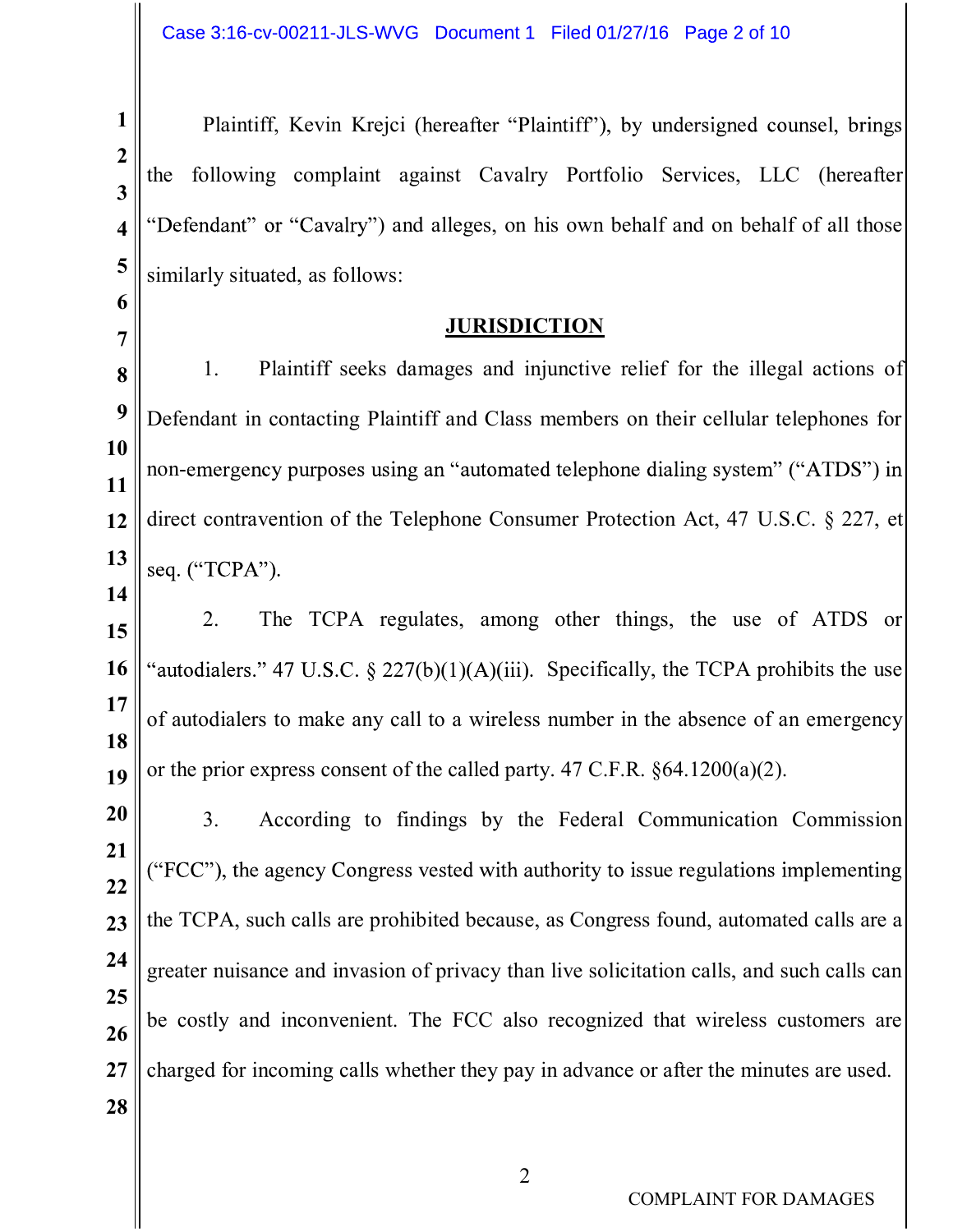## 1 PARTIES, JURISDICTION AND VENUE

 $2 \parallel$   $\frac{1}{4}$  $3 \parallel$  $\vert 4 \vert \vert$  of the State of California. 4. Plaintiff is, and at all times mentioned herein was, a resident and citizen

 $5 \parallel 5$ .  $6\|$ 5. Cavalry is a Delaware business entity with its headquarters at 500 Summit Lake Drive, Valhalla, New York, 10595.

 $7 \parallel$ 

16

 $\| \qquad 6.$ 6. This Court has subject matter jurisdiction under 28 U.S.C. §1331.

 $9|| 7.$ 10  $11$  ||  $1591(0)$  see. 12 || and regularly places telephone calls to persons residing in the County of San Diego in  $13$  its attempts to collect debts allegedly owed by these persons, and because the events 14  $15$  giving rise to Plaintiff's cause of action occurred within the state of California. 7. Venue in the Southern District of California pursuant to 28 U.S.C. §§ 1391(b) because Defendant regularly conducts business in the County of San Diego

## ALLEGATIONS APPLICABLE TO ALL COUNTS

 $17 \| 8.$ 18 19 furtherance of its efforts, Cavalry employs sophisticated telephonic dialing technology 20  $\parallel$  governed by the TCPA and the FCC's implementing regulations. Cavalry is a debt collector in the business of collecting old debts. In

 $21$  | 9. 22 23 When Plaintiff answered the calls, there was a period of silence, an electronic clicking 24  $\parallel$  or beeping, and then the call was routed to a Cavalry employee. 9. Cavalry called Plaintiff on his cellular telephone number 909-XXX-2202.

 $26$  | 10. 27 || TCPA. The foregoing is indicative of a predictive dialer and an ATDS under the

28

25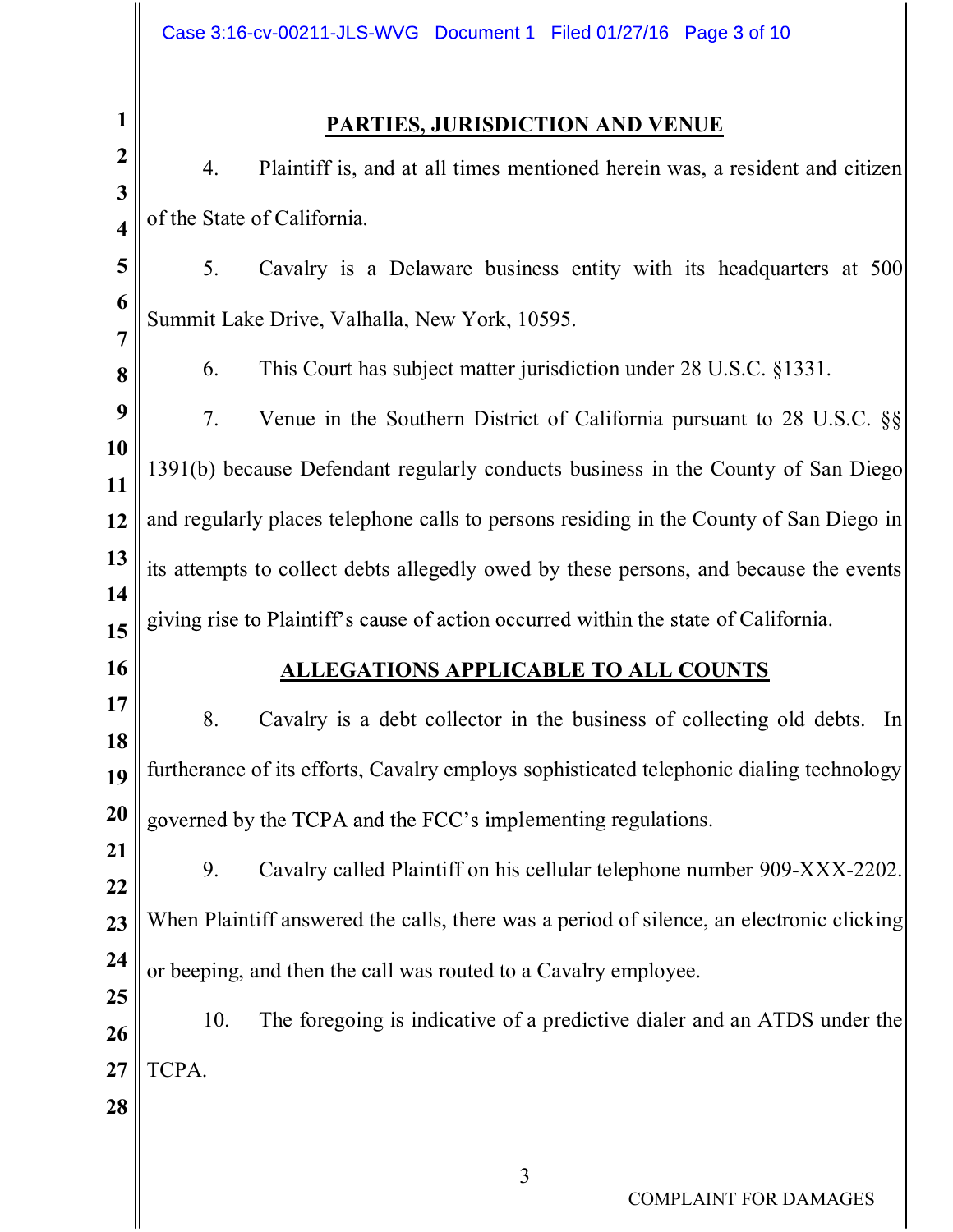Case 3:16-cv-00211-JLS-WVG Document 1 Filed 01/27/16 Page 4 of 10

| 1                                         | Plaintiff does not know how Defendant acquired his cellular phone<br>11.                                                            |  |  |  |  |
|-------------------------------------------|-------------------------------------------------------------------------------------------------------------------------------------|--|--|--|--|
| $\overline{2}$<br>$\overline{\mathbf{3}}$ | Plaintiff did not provide it to Defendant nor did he provide Defendant<br>number.                                                   |  |  |  |  |
| $\overline{\mathbf{4}}$                   | permission to call his number.                                                                                                      |  |  |  |  |
| 5                                         | 12.<br>Plaintiff told Cavalry on several occasions to stop calling his 2202                                                         |  |  |  |  |
| 6<br>$\overline{7}$                       | number. Despite the requests, Cavalry continued to call the 2202 number.                                                            |  |  |  |  |
| 8                                         | The calls by Cavalry to Plaintiff were invasive, annoying, and violated<br>13.                                                      |  |  |  |  |
| 9                                         | Plaintiff's privacy.                                                                                                                |  |  |  |  |
| 10<br>11                                  | <b>CLASS ACTION ALLEGATIONS</b>                                                                                                     |  |  |  |  |
| 12                                        | Plaintiff brings this case as a class action pursuant to Fed. R. Civ. P. 23<br>14.                                                  |  |  |  |  |
| 13                                        | on behalf of himself and all others similarly situated (the "Class") who were harmed                                                |  |  |  |  |
| 14<br>15                                  | by the acts of Defendant.                                                                                                           |  |  |  |  |
| 16                                        | Plaintiff represents and is a member of the Class, whose members are<br>15.                                                         |  |  |  |  |
| 17<br>18                                  | defined as:                                                                                                                         |  |  |  |  |
| 19                                        | All persons within the United States who received a telephone call                                                                  |  |  |  |  |
| 20                                        | from Defendant, or its employees and/or agents, on their cellular<br>telephone that was placed using an automated telephone dialing |  |  |  |  |
| 21<br>22                                  | system within the four years prior to the filing of this Complaint.                                                                 |  |  |  |  |
| 23                                        | Excluded from the Class are all officers, directors, and employees of<br>16.                                                        |  |  |  |  |
| 24                                        | Defendant, together with those individuals' immediate family members, and their                                                     |  |  |  |  |
| 25                                        | respective legal representatives, heirs, successors and assigns, the officers, directors                                            |  |  |  |  |
| 26<br>27                                  | and employees of any parent, subsidiary or affiliate of Defendant, together with those                                              |  |  |  |  |
| 28                                        | individuals' immediate family members, Counsel for Defendant and Class Counsel                                                      |  |  |  |  |
|                                           |                                                                                                                                     |  |  |  |  |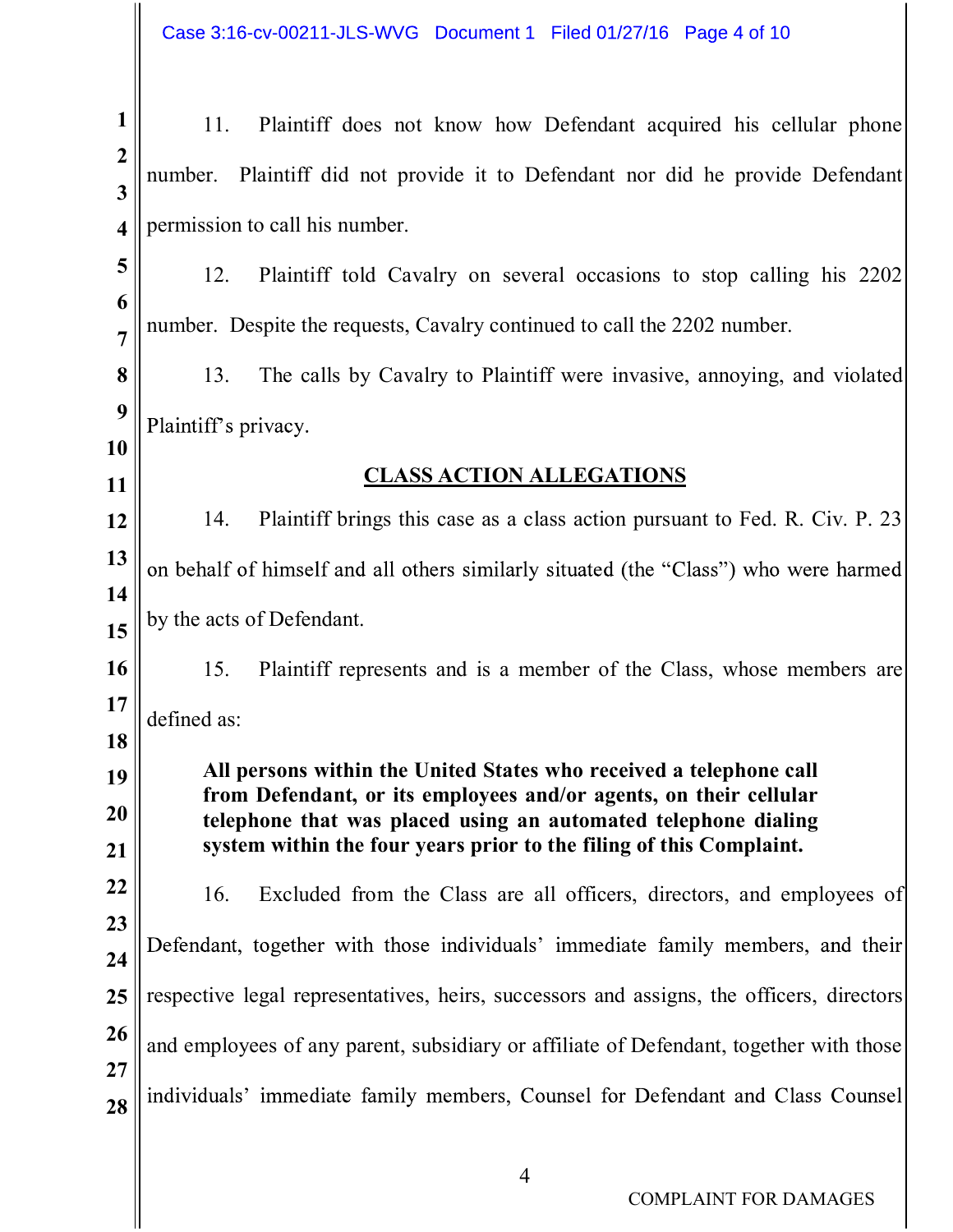$1 \parallel$  and their immediate family members, in addition to those whose claims are barred by  $2 \parallel$  $3 \parallel$ the statute of limitations.

 $4 \parallel 17.$  $5 \parallel$  facts are discovered in investigation and discovery. Plaintiff reserves the right to expand the Class if warranted as further

 $6 \parallel$ 

 $7$   $\parallel$   $^{10}$ 8 | contacting Plaintiff and the Class members on their cellular telephones, causing  $9 \parallel$  changes to be 10  $11$  time for which Plaintiff and the Class members previously paid in having to retrieve 12 or administer messages left by Defendant during the aforementioned calls, and by  $||3||$ 14 15 members were damaged thereby. 18. Defendant harmed Plaintiff and the members of the Class by illegally charges to be incurred by Plaintiff and the Class, or by reducing cellular telephone invading the privacy of said Plaintiffs and the Class members. Plaintiff and the Class

 $16$  |  $19$ 17  $18$ 19 United States, without their prior express consent and not for emergency purposes. 20 The members of the Class, therefore, are believed to be so numerous that joinder of all 21  $22 \text{ }$  members is impracticable, and the disposition of their claims in the Class action will 23  $\parallel$  provide substantial benefits to the parties and the Court. 19. Upon information and belief, Defendant placed calls using an ATDS to cellular telephone numbers belonging to tens of thousands of persons throughout the

 $24$  20. 25  $26$  this time and can only be ascertained through discovery. Identification of the Class  $27$  members can be had from Defendant's or its agents' records. The exact number and identities of the Class members are unknown at

28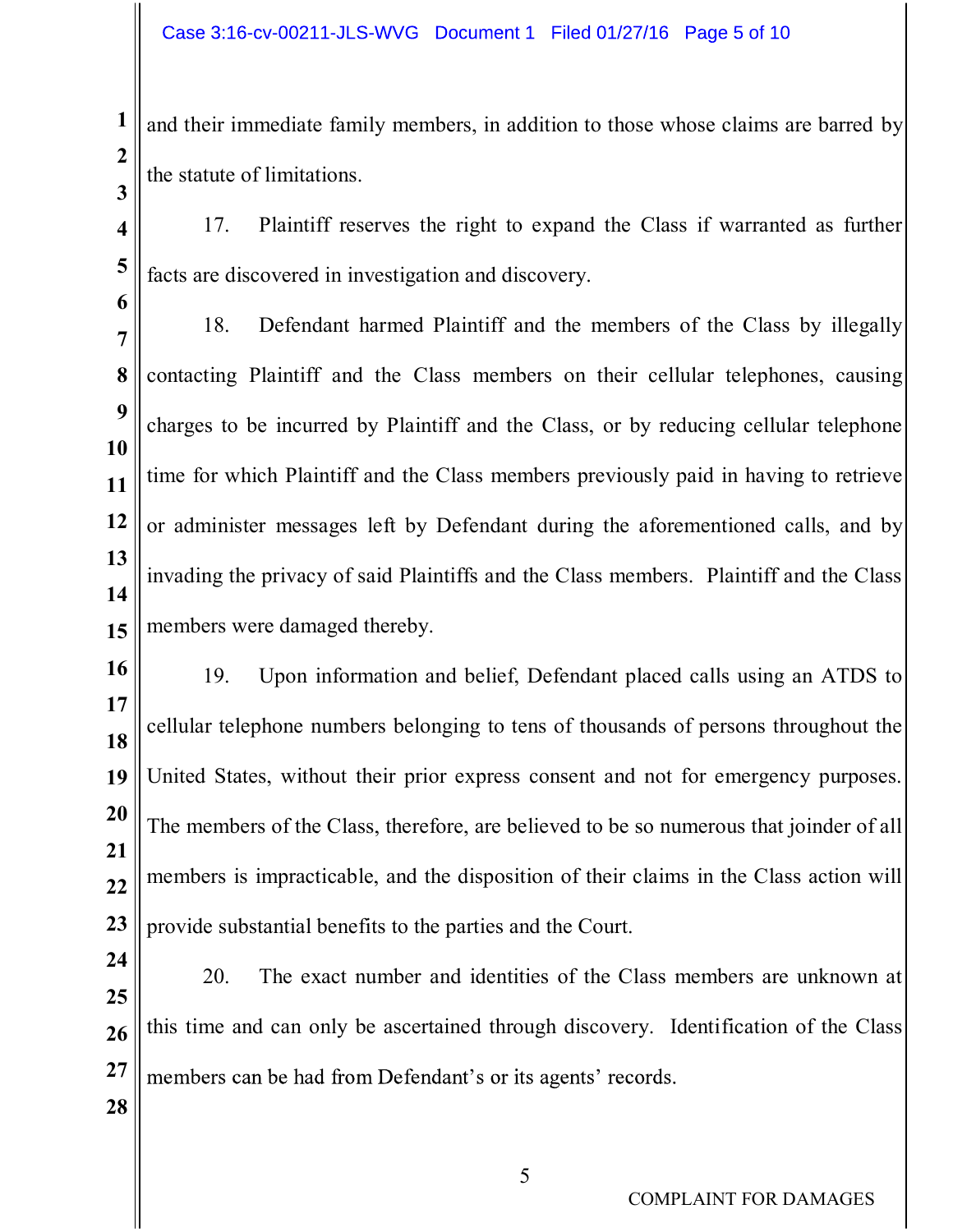- 1 21. The following questions of law and fact predominate over questions that  $2 \parallel$  $3 \parallel$ might affect individual Class members and are ripe for determination:
- $4 \parallel$  $\vert$  5  $\vert$  $6 \parallel$  $7 \parallel$ 8  $9 \parallel$ 10 11 12 13 14 15  $16$  | 22. 17  $\parallel$  18 || placed at least one call to Plaintiff's cellular telephone within the last four years using 19 || an ATDS without Plaintiff's prior express consent and not for emergency purposes.  $20 \|$  23. 21  $22$  answers. If Plaintiff's claim that Defendant routinely places calls using an ATDS to 23 telephone numbers assigned to cellular telephone services without prior express 24  $25$  ||  $\overline{\phantom{a}}$  $26$  and the Class members will have identical claims capable of being efficiently  $27 \parallel$  adjudicated and administered in this case. 28 Whether Defendant made any call to Plaintiff and Class members using an ATDS to any telephone number assigned to a cellular telephone service within the four years prior to the filing of this complaint, other than a call that was made with the prior express consent of the recipient or made for emergency purposes; Whether the acts of Defendant damaged Plaintiff and the members of the Class, and the extent of those damages; Whether Defendant should be enjoined from engaging in any such conduct in the future. Plaintiff asserts claims that are typical of the Class in that Defendant The common questions in this case are capable of having common consent from the person called and not for emergency purposes is accurate, Plaintiff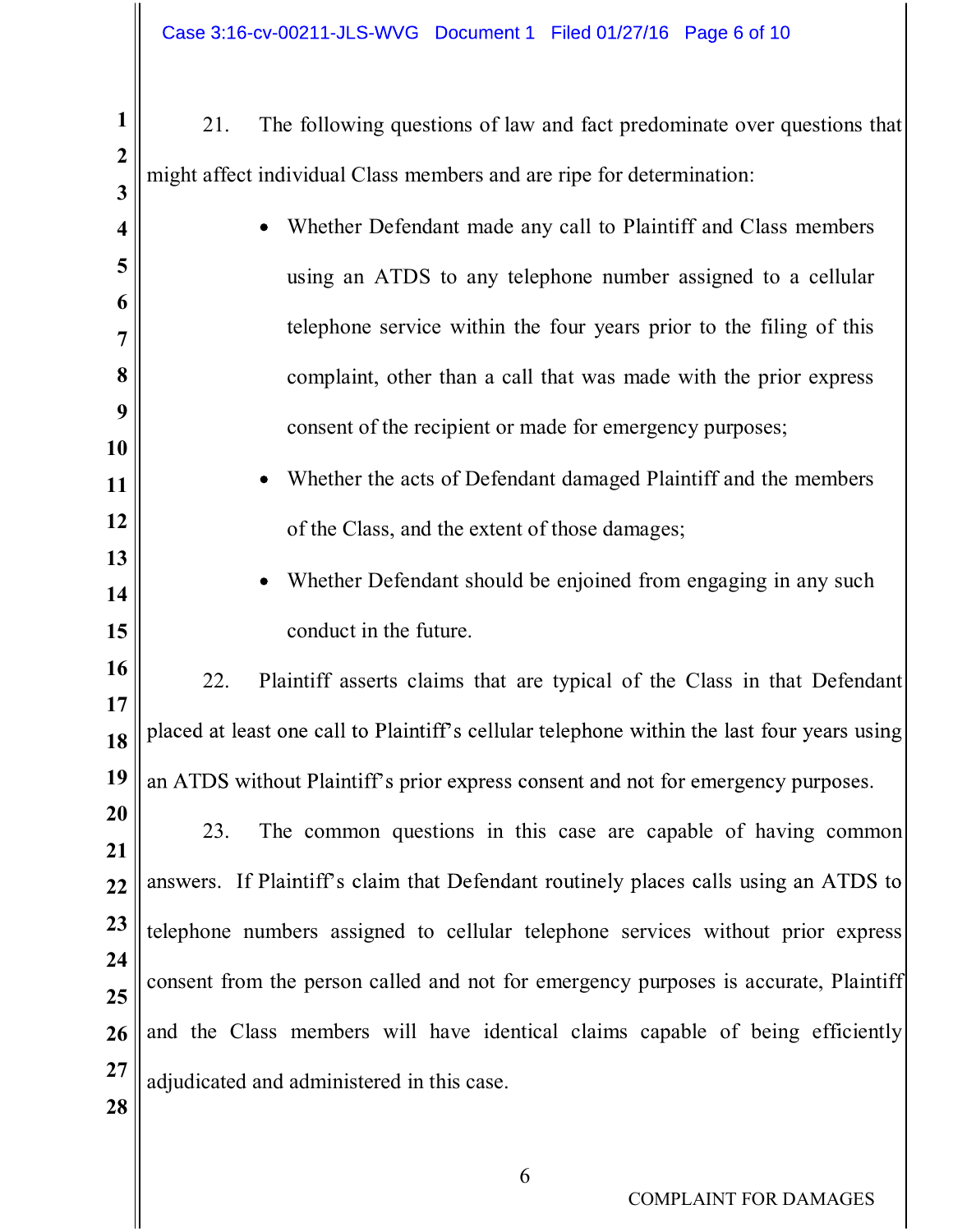17

21

1 24. Plaintiff will fairly and adequately represent and protect the Class  $2 \parallel$  $3 \parallel$   $\parallel$ interests, and has no antagonistic interests toward any Class members.

4 | 25.  $5 \parallel$  activities complained of herein and require application of the same legal principles. All Class claims arise from the very course of conduct and specific

 $6 \parallel$  $7$   $\parallel$   $20$ .  $8 \parallel a$  result of Defendant 26. Irreparable harm has been suffered by Plaintiff and the Class members as

 $9 \parallel 27$ 10  $11$  and continue its unlawful conduct, and the Class would continue to face the potential 12 of additional harm due to Defendant's conduct. Defendant cannot otherwise be  $||3||$ 14 15 || and the class action is a superior vehicle for the fair and efficient adjudication of this  $16$  controversy. 27. Without this class action, Defendant will likely proceed without penalty induced to comply with state and federal laws in the absence of Class wide damages,

 $18$  28. 19 prohibitive in the absence of a class action, and therefore few Class members could  $20 \text{ }$  seek individual legal redress for the wrongs perpetrated by Defendant. Most members of the Class would find the cost of litigating their claims

 $22 \parallel 29.$ 23 || and consumer claims, who stands ready, willing, and able to represent the Class. Plaintiff has retained a law firm experienced in litigating class actions

 $24$  30. 25  $26$  whose rights will not be vindicated absent a class action. The interest of the Class  $27$  members in prosecuting individual claims against Defendant is small, because the 28 The members of the Class are generally unsophisticated individuals statutory damages in an individual claim for violation of privacy is minimal.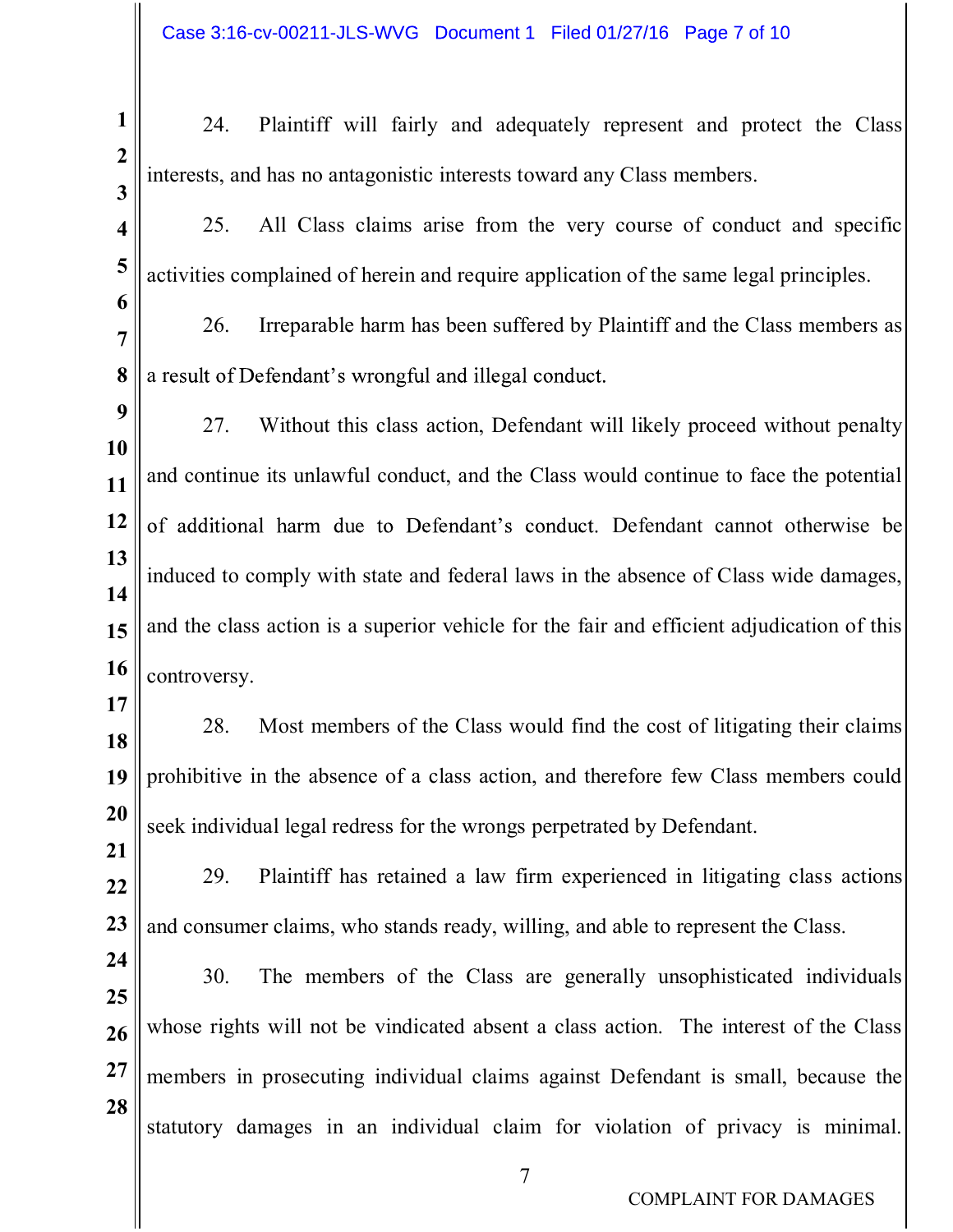$1 \parallel$  Additionally, management of these claims as a class is superior to multiple individual  $2 \parallel$  $3 \parallel$   $\frac{1}{2}$  $\boldsymbol{A} \parallel$  the litigants, and promotes consistency and efficiency of adjudication. actions or piecemeal litigation in that it conserves the resources of both the Court and

 $5 \|$  31.  $6 \parallel$  $7\parallel^{\alpha}$  where can 8 || applicable to the Class. Appropriate injunctive and declaratory relief with respect to the Class as a whole can be had, insofar as Defendant wrongfully acted on grounds generally

 $9 \parallel$  22 10  $11$  adjudications with respect to individual Class members that would establish 12 || incompatible standards of conduct for Defendant. Conversely, adjudications with  $13$  || 14  $15$  Class members. 32. Prosecution of separate actions could result in inconsistent or varying respect to individual Class members would be dispositive of the interest of all other to individual Class members that would establish<br>
mduct for Defendant. Conversely, adjudications with<br>
embers would be dispositive of the interest of all other<br>
intiff and the Class are entitled to and seek injunctive<br>
t b

 $16 \parallel 33.$ 17  $18$ 33. Additionally, Plaintiff and the Class are entitled to and seek injunctive relief prohibiting such conduct by Defendant in the future.

19

20

21

## COUNT I VIOLATIONS OF THE TELEPHONE CONSUMER PROTECTION ACT,

 $22 \parallel 34.$ 23 24 Plaintiff incorporates by reference all of the above paragraphs of this complaint as though fully stated herein.

 $25 \parallel 35.$  $26$  purposes, an ATDS and/or Robocalls when calling Plaintiff's Number abser 27 **28** Plaintiff's prior express consent to do so. See 47 U.S.C. § 227(b)(1). The TCPA prohibits Defendant from using, other than for emergency

COMPLAINT FOR DAMAGES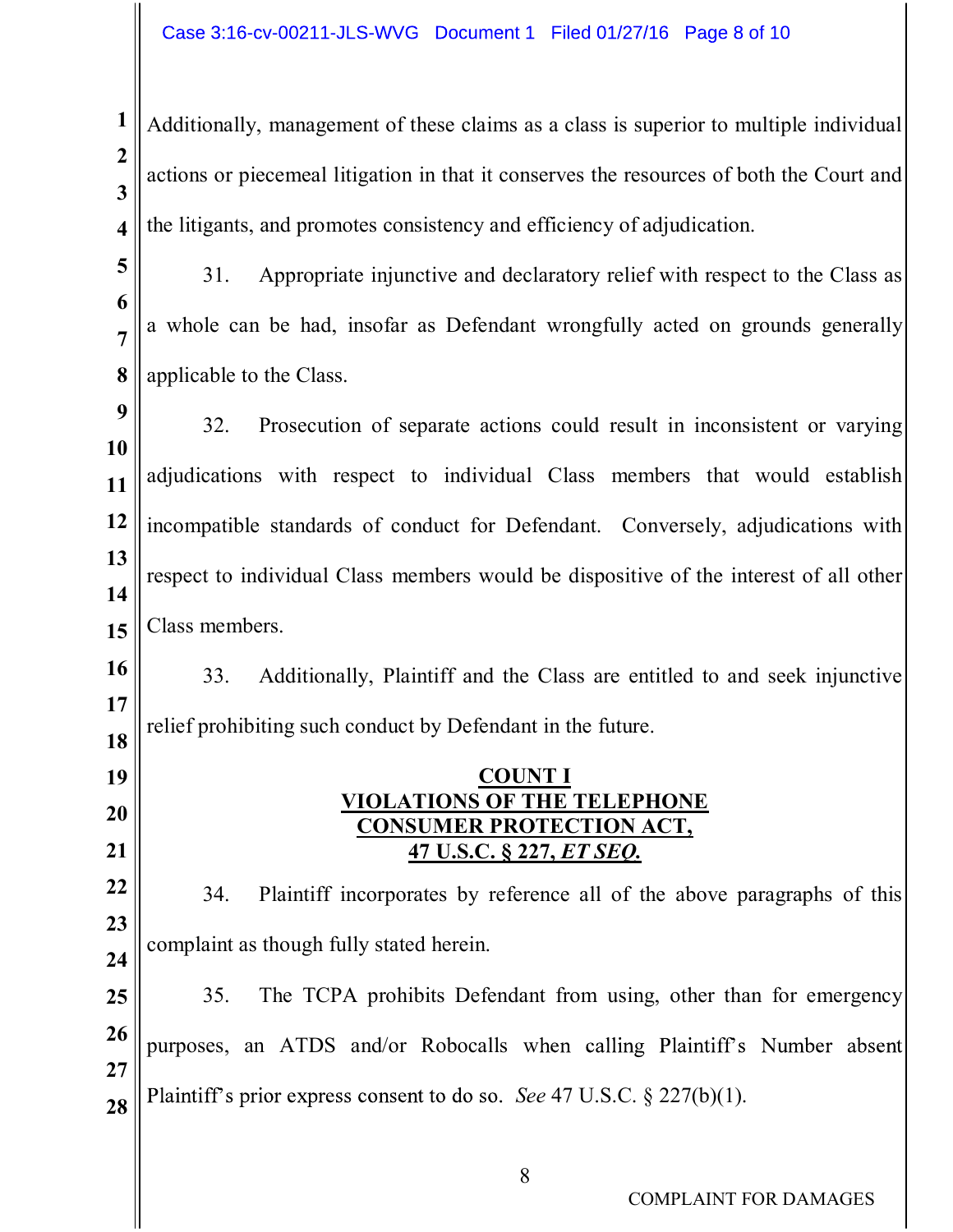$1 \parallel$  36. Defendant's  $2 \parallel$  $3 \parallel$   $\parallel$   $\parallel$  $\vert 4 \vert \vert$  connected to a live agent. Plaintiff, upon answering calls from Defendant, heard silence and had to wait to be

- $5 \|$  37.  $6 \parallel$  $\frac{1}{7}$  prior express consent in that Defendant either never had Plaintiff's prior express 8 || consent to do so or such consent was effectively revoked when Plaintiff requested that ||  $9\|$  Definition Defendant called Plaintiff's Number using an ATDS without Plaintiff's Defendant cease all further calls.
- $11$  38. 12 || knowing that it lacked the requisite consent to do so in violation of the TCPA. Defendant continued to willfully call Plaintiff's Number using an ATDS,

10

21

25

26

28

 $\|$  39 14  $15$  actions. Plaintiff was harmed and suffered damages as a result of Defendant's

 $16 \parallel 40.$ 17  $\left\| \cdot \right\|$  and  $\left\| \cdot \right\|$ The TCPA creates a private right of action against persons who violate the Act. *See* 47 U.S.C. § 227(b)(3).

 $19 \parallel 41.$ 20  $\parallel$  class member are entitled to an award of \$500.00 in statutory damages. As a result of each call made in violation of the TCPA, Plaintiff and each

 $22$  42. 23 the TCPA, Plaintiff and each class member may be entitled to an award of treble  $24$   $\parallel$ As a result of each call made knowingly and/or willingly in violation of damages.

PRAYER FOR RELIEF

27 || WHEREFORE, Plaintiff prays for judgment against Defendant for:

COMPLAINT FOR DAMAGES